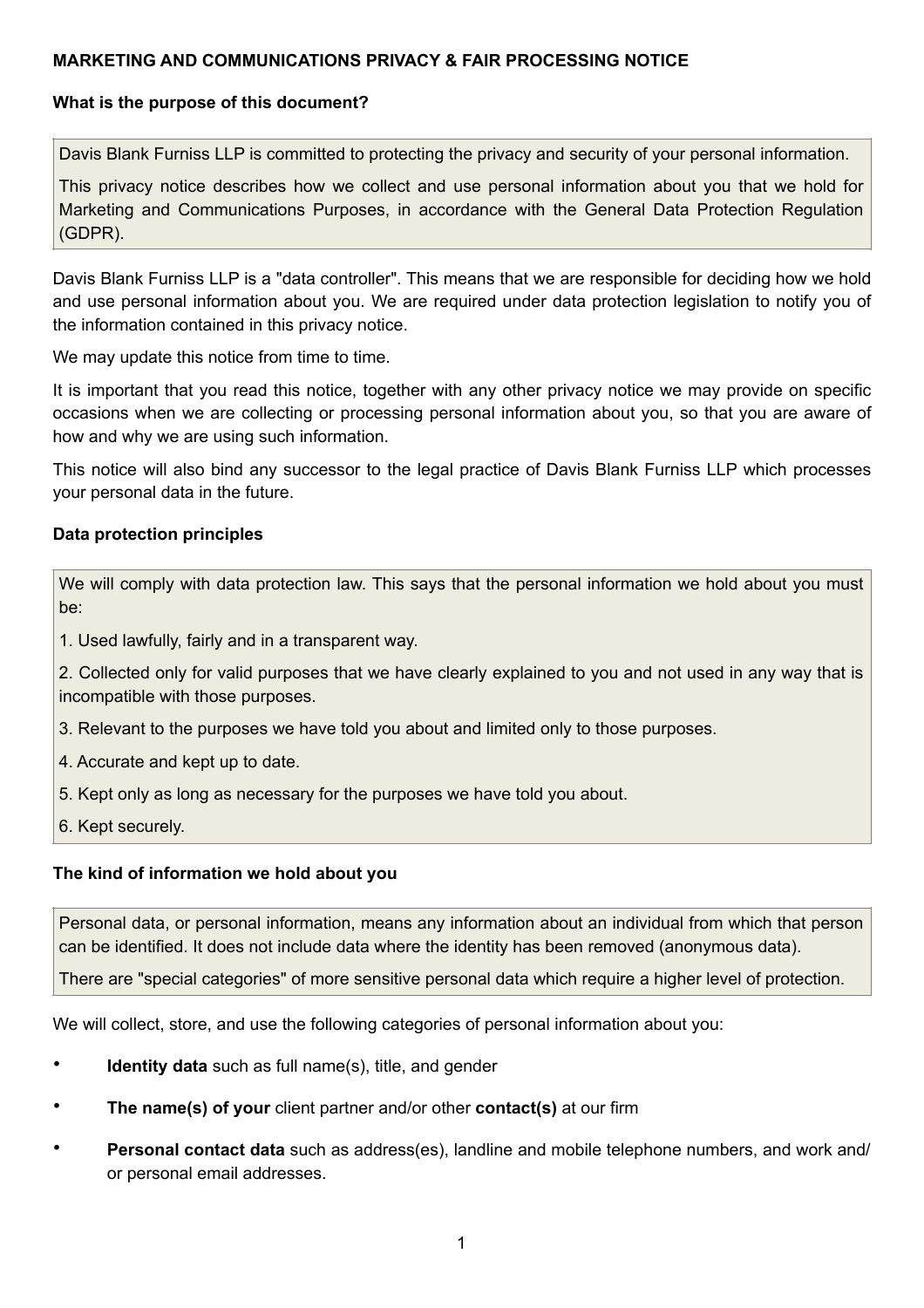• **Marketing and Communications data** including your preferences for receiving newsletters, and events and seminar invitations from us, your communication preferences (how you will be contacted), records of your receipt of newsletters and attendance at events/seminars and any related requests or feedback received from you.

### **How is your personal information collected?**

We collect personal information about you in the course of providing our legal services to you (or to an entity you are an officer, trustee or owner of) or by asking for information from you so that we can communicate with you. We may sometimes collect additional information from third parties including your appointed accountants, or financial advisors.

We may collect additional personal information in the course of providing the newsletters, seminars and events (for example on feedback forms if these are not submitted anonymously) throughout the period of our relationship.

### **How we will use information about you**

We will only use your personal information when the law allows us to. Most commonly, we will use your personal information in the following circumstances:

1. Where it is necessary for our legitimate interests (or those of a third party) and your interests and fundamental rights do not override those interests; or

2. With your express consent.

# **Situations in which we will use your personal information**

The situations in which we will process your personal information are listed below. We have indicated the purpose or purposes for which we are processing or will process your personal information, as well as indicating which categories of data are involved and whether any third parties may receive the same.

| <b>Purpose</b>                                                            | <b>Data Categories</b>                                                                                           | <b>Grounds for</b><br>processing<br>(additional ground(s)<br>for processing<br>special category<br>data in italics) | Third party disclosure?                                                                                                                            |
|---------------------------------------------------------------------------|------------------------------------------------------------------------------------------------------------------|---------------------------------------------------------------------------------------------------------------------|----------------------------------------------------------------------------------------------------------------------------------------------------|
| Marketing and<br>communications -<br>newsletters, seminar<br>invites etc. | Identity data<br>Names of DBF<br>contacts<br>Personal contact<br>data<br>Marketing and<br>Communications<br>data | Our Legitimate<br><b>Interests</b><br>Consent                                                                       | To our online communications/<br>email database provider.<br>Possibly to other professionals<br>in the case of jointly held<br>seminars or events. |

The above grounds for processing may overlap and there may be more than one ground which justifies our use of your personal information.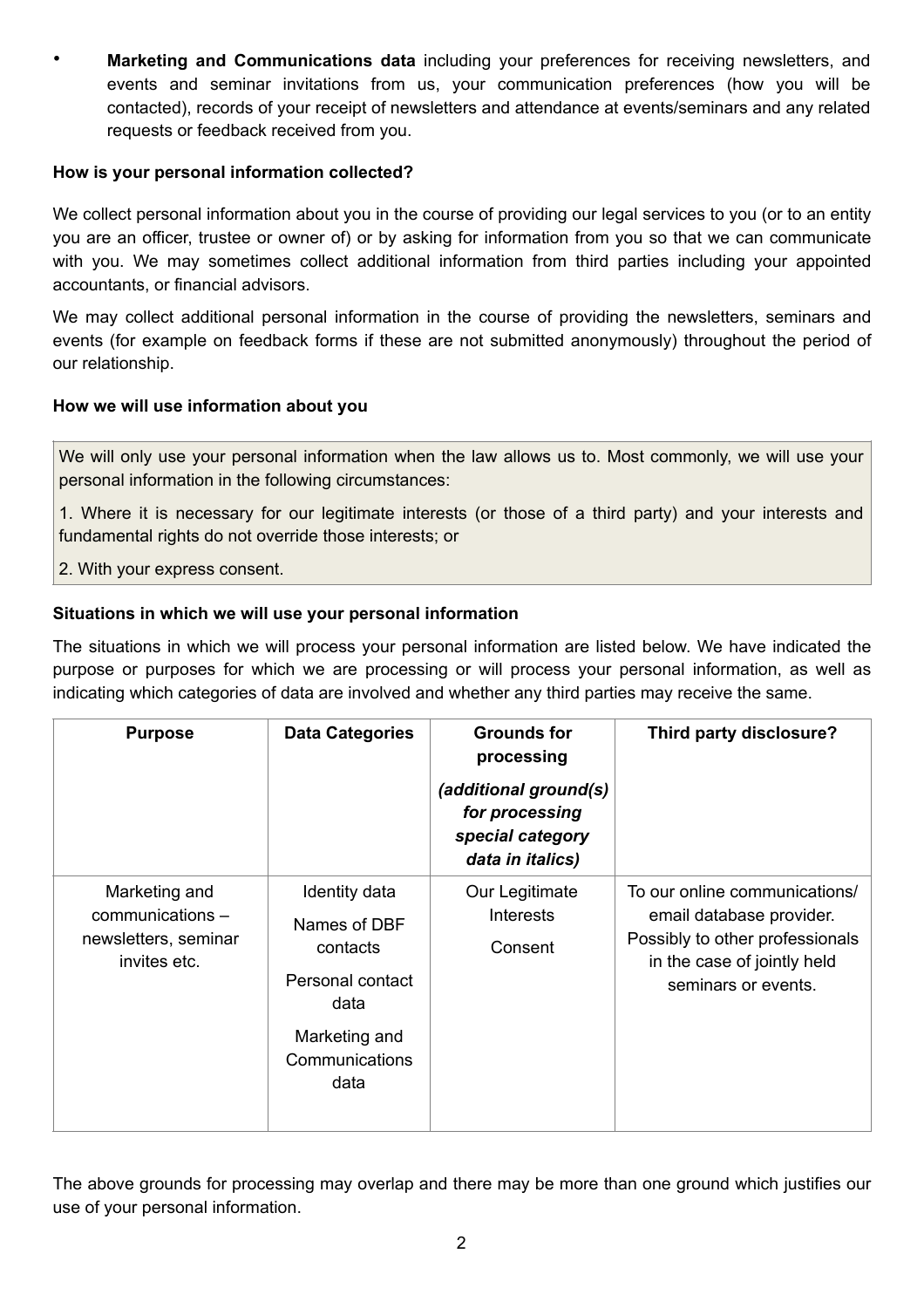# **Change of purpose**

We will only use your personal information for the purposes for which we collected it, unless we reasonably consider that we need to use it for another reason and that reason is compatible with the original purpose. If we need to use your personal information for an unrelated purpose, we will notify you and we will explain the legal basis which allows us to do so.

Please note that we may process your personal information without your knowledge or consent where this is required by law.

#### **How we use particularly sensitive personal information**

"Special categories" of particularly sensitive personal information require higher levels of protection. We need to have further justification for collecting, storing and using this type of personal information. We have in place an appropriate policy document and safeguards which we are required by law to maintain when processing such data. We do not envisage any requirement to process such information save where you make a specific dietary request of us at an event or seminar where food is provided, in which case we will rely upon your specific consent to process the same.

#### **Automated decision-making**

You will not be subject to decisions that will have a significant impact on you based solely on automated decision-making, unless we have a lawful basis for doing so and we have notified you.

We do not envisage that any decisions will be taken about you using automated means, however we will notify you in writing if this position changes.

#### **Data sharing**

We may have to share your data with third parties, including third-party service providers.

We require third parties to respect the security of your data and to treat it in accordance with the law.

#### **Why might you share my personal information with third parties?**

We will share your personal information with third parties where required by law, where it is necessary to administer the working relationship with you or where we have another legitimate interest in doing so.

#### **Which third-party service providers process my personal information?**

"Third parties" includes third-party service providers (including contractors and designated agents) and other entities. The following activities are carried out by third-party service providers in relation to the data categories set out in this notice and processed for Marketing and Communications purposes: provision of online communications and cloud-based database solutions.

#### **How secure is my information with third-party service providers and other entities?**

All our third-party service providers are required to take appropriate security measures to protect your personal information in line with our policies. We do not allow our third-party service providers to use your personal data for their own purposes. We only permit them to process your personal data for specified purposes and in accordance with our instructions.

#### **What about other third parties?**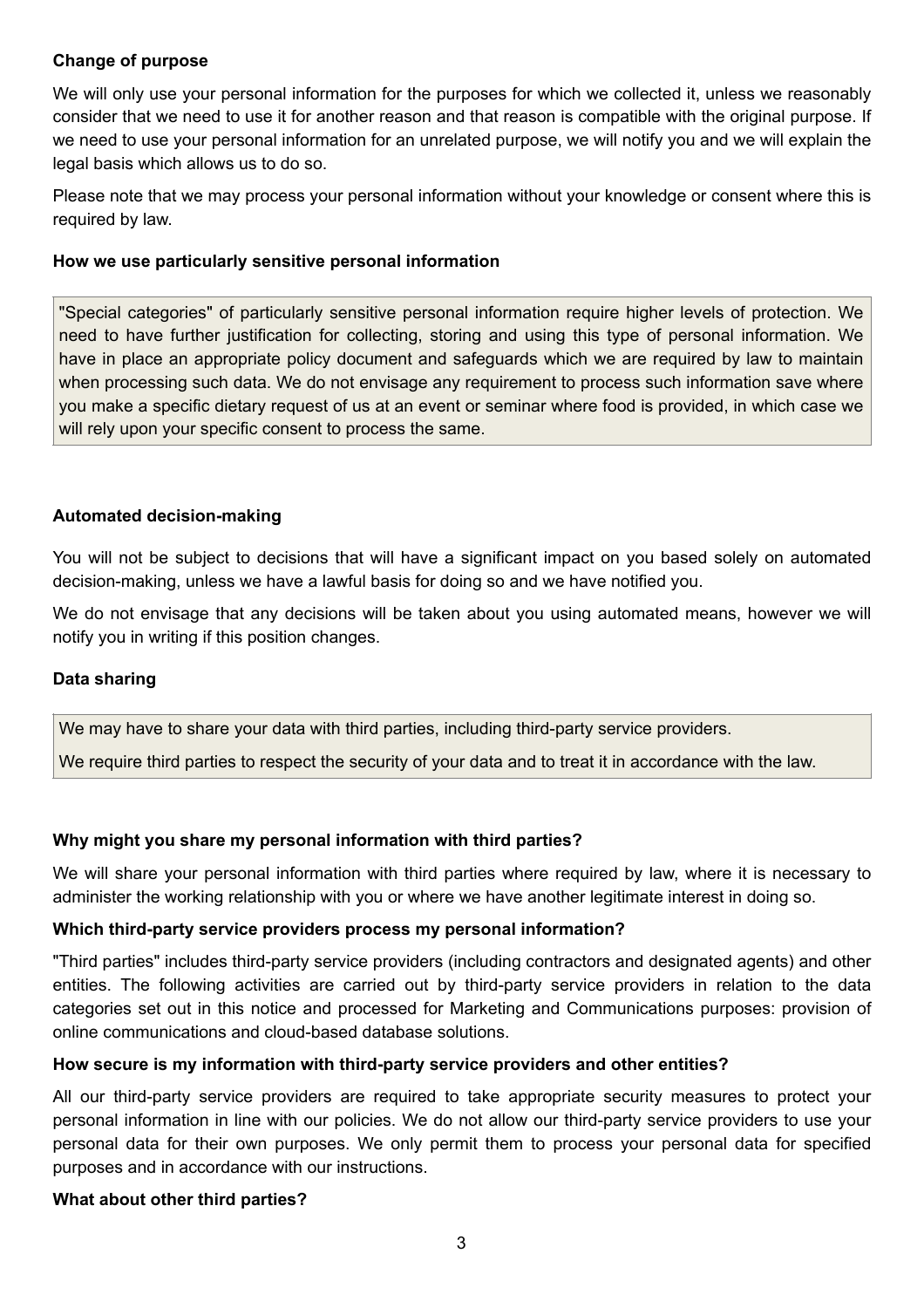We may share your personal information with other third parties, for example in the context of other jointly held seminars or events with other professionals or our possible merger, sale or restructuring. We may also need to share your personal information with a regulator or to otherwise comply with the law.

# **International Transfers of Data**

We will only transfer your personal information outside the EU with your informed consent, at your specific request or where such transfer is reasonably required for our legitimate business purposes and where the transmittee either resides in a territory with an EU adequacy declaration or has contractually agreed to comply with data protection provisions affording your personal data protections equivalent to the protections given under EU law.

At present the only international transfers of your data anticipated are to Campaign Monitor PTY Limited which is a global provider of email communications solutions and cloud-based contact databases and which has entered into contractual data protection provisions with us complying with the EU standard clauses in this area.

### **Data security**

We have put in place measures to protect the security of your information. Details of these measures are available upon request.

Third parties will only process your personal information on our instructions and where they have agreed to treat the information confidentially and to keep it secure.

We have put in place appropriate security measures to prevent your personal information from being accidentally lost, used or accessed in an unauthorised way, altered or disclosed. In addition, we limit access to your personal information to those employees, agents, contractors and other third parties who have a business need to know. They will only process your personal information on our instructions and they are subject to a duty of confidentiality. Details of these measures may be obtained from Carole Burleigh.

We have put in place procedures to deal with any suspected data security breach and will notify you and any applicable regulator of a suspected breach where we are legally required to do so.

#### **Data retention**

#### **How long will you use my information for?**

We will only retain your personal information for as long as necessary to fulfil the purposes we collected it for, including for the purposes of satisfying any legal, accounting, or reporting requirements. We would usually seek to refresh Marketing and Communications consent from you annually but will in any event not hold it for more than 3 years before it is deleted automatically unless you have refreshed or given us a new consent in the meantime. To determine the appropriate retention period for personal data, we consider the amount, nature, and sensitivity of the personal data, the potential risk of harm from unauthorised use or disclosure of your personal data, the purposes for which we process your personal data and whether we can achieve those purposes through other means, and the applicable legal requirements.

In some circumstances we may anonymise your personal information so that it can no longer be associated with you, in which case we may use such information without further notice to you. Once you are no longer our client we will retain and securely destroy your personal information in accordance with our data retention policy and applicable laws and regulations.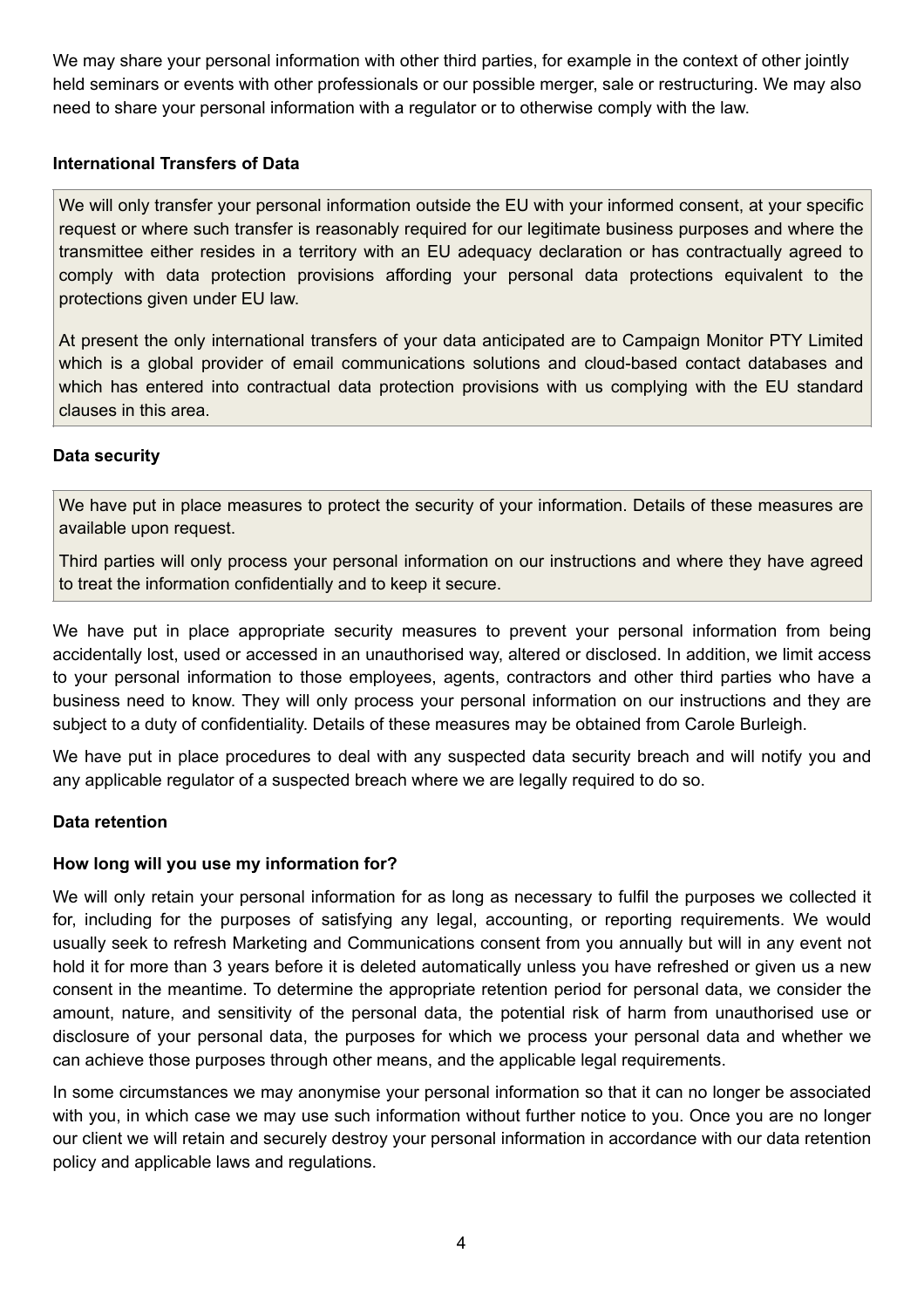# **Rights of access, correction, erasure, and restriction**

## **Your duty to inform us of changes**

It is important that the personal information we hold about you is accurate and current. Please keep us informed if your personal information changes during your working relationship with us.

### **Your rights in connection with personal information**

Under certain circumstances, by law you have the right to:

- **Request access** to your personal information (commonly known as a "data subject access request"). This enables you to receive a copy of the personal information we hold about you and to check that we are lawfully processing it.
- **Request correction** of the personal information that we hold about you. This enables you to have any incomplete or inaccurate information we hold about you corrected.
- **Request erasure** of your personal information. This enables you to ask us to delete or remove personal information where there is no good reason for us continuing to process it. You also have the right to ask us to delete or remove your personal information where you have exercised your right to object to processing (see below).
- **Object to processing** of your personal information where we are relying on a legitimate interest (or those of a third party) and there is something about your particular situation which makes you want to object to processing on this ground. You also have the right to object where we are processing your personal information for direct marketing purposes.
- **Request the restriction of processing** of your personal information. This enables you to ask us to suspend the processing of personal information about you, for example if you want us to establish its accuracy or the reason for processing it.
- **Request the transfer** of your personal information to another party.

If you want to review, verify, correct or request erasure of your personal information, object to the processing of your personal data, or request that we transfer a copy of your personal information to another party, please contact Carole Burleigh in writing.

#### **No fee usually required**

You will not have to pay a fee to access your personal information (or to exercise any of the other rights). However, we may charge a reasonable fee if your request for access is clearly unfounded or excessive. Alternatively, we may refuse to comply with the request in such circumstances.

#### **What we may need from you**

We may need to request specific information from you to help us confirm your identity and ensure your right to access the information (or to exercise any of your other rights). This is another appropriate security measure to ensure that personal information is not disclosed to any person who has no right to receive it.

#### **Right to withdraw consent**

In the limited circumstances where you may have provided your consent to the collection, processing and transfer of your personal information for a specific purpose, you have the right to withdraw your consent for that specific processing at any time. To withdraw your consent, please contact Carole Burleigh. Once we have received notification that you have withdrawn your consent, we will no longer process your information